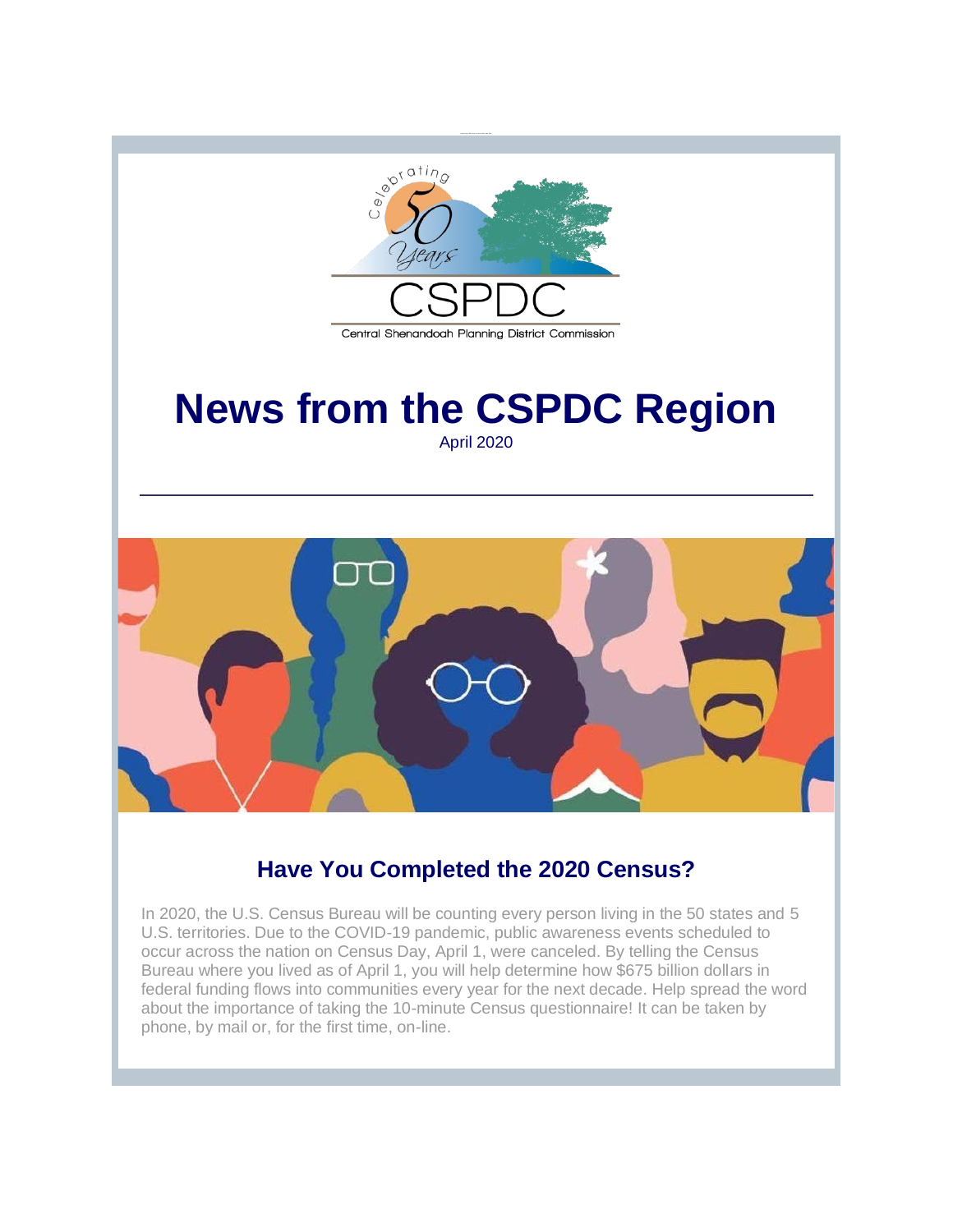### **[Complete the Census questionnaire on-line now](http://r20.rs6.net/tn.jsp?f=001u14CVxR_WLkssbrqJ_StlxTYSge3Yr8Fj0kS_kFV97j2PVKzTYTddfxHL8UOGRAdAEl7C6MvFA2JZBrX88j17KrNcBbMD8Jh4fPljUCe8N0Ow_jwDMYDaBNhIi5waIPZ-um59O7xSCwIX7imM5MLWw==&c=wObtfo-6LOySwzeZvLjqhdQ0pdj-4GehPVIjC9P4xpVL8-HkaC3YKQ==&ch=qpj58eOfag4kslFFe5kuyWKpD-ggM45hLHG6lBTMM6IhMhl4k0rpAQ==)**



## **BRITE Bus Offers Fare-Free Service**

In response to the COVID-19 outbreak, [BRITE Bus](http://r20.rs6.net/tn.jsp?f=001u14CVxR_WLkssbrqJ_StlxTYSge3Yr8Fj0kS_kFV97j2PVKzTYTddRCqi2EifmiKRXFiFBkLQ3rh__4L_O--WOnnlJeCjnh5kEwf0Gg447sBZas-utC3Vl083hZza5QHg3jvB9fc_cO7cK7yHHQB1Q==&c=wObtfo-6LOySwzeZvLjqhdQ0pdj-4GehPVIjC9P4xpVL8-HkaC3YKQ==&ch=qpj58eOfag4kslFFe5kuyWKpD-ggM45hLHG6lBTMM6IhMhl4k0rpAQ==) is offering farefree service on all fixed and paratransit routes. BRITE Bus hopes this decision will help alleviate some financial burden on its ridership, including community personnel who use BRITE to get to and from work, during this time of uncertainty. Up-todate service and operational changes, including social distancing standards, will continue to be posted on the [BRITE Bus website](http://r20.rs6.net/tn.jsp?f=001u14CVxR_WLkssbrqJ_StlxTYSge3Yr8Fj0kS_kFV97j2PVKzTYTddRCqi2EifmiKRXFiFBkLQ3rh__4L_O--WOnnlJeCjnh5kEwf0Gg447sBZas-utC3Vl083hZza5QHg3jvB9fc_cO7cK7yHHQB1Q==&c=wObtfo-6LOySwzeZvLjqhdQ0pdj-4GehPVIjC9P4xpVL8-HkaC3YKQ==&ch=qpj58eOfag4kslFFe5kuyWKpD-ggM45hLHG6lBTMM6IhMhl4k0rpAQ==) and related [social](http://r20.rs6.net/tn.jsp?f=001u14CVxR_WLkssbrqJ_StlxTYSge3Yr8Fj0kS_kFV97j2PVKzTYTddeWnw1jmacgFXbnQqGijggKb__ee0DDXx9TC8BRVWjDLICBBGHzz4KU9coWbCZEsEmxpRIXejTyhKy3sUKcrIi9TfVEahkuqWj0vkn7maYBT&c=wObtfo-6LOySwzeZvLjqhdQ0pdj-4GehPVIjC9P4xpVL8-HkaC3YKQ==&ch=qpj58eOfag4kslFFe5kuyWKpD-ggM45hLHG6lBTMM6IhMhl4k0rpAQ==)  [media](http://r20.rs6.net/tn.jsp?f=001u14CVxR_WLkssbrqJ_StlxTYSge3Yr8Fj0kS_kFV97j2PVKzTYTddeWnw1jmacgFXbnQqGijggKb__ee0DDXx9TC8BRVWjDLICBBGHzz4KU9coWbCZEsEmxpRIXejTyhKy3sUKcrIi9TfVEahkuqWj0vkn7maYBT&c=wObtfo-6LOySwzeZvLjqhdQ0pdj-4GehPVIjC9P4xpVL8-HkaC3YKQ==&ch=qpj58eOfag4kslFFe5kuyWKpD-ggM45hLHG6lBTMM6IhMhl4k0rpAQ==) outlets.



## **GO Virginia Approves Agricultural Enterprise Center Feasibility Study**

The CSPDC recently received a GO Virginia Enhanced Capacity Building grant to conduct an Agricultural Enterprise Center Feasibility Study. The GO Virginia Region 8 Council approved the proposal in January and the Virginia Department of Housing and Community Development administratively approved the grant in March.

### **[Continue Reading](http://r20.rs6.net/tn.jsp?f=001u14CVxR_WLkssbrqJ_StlxTYSge3Yr8Fj0kS_kFV97j2PVKzTYTddfxHL8UOGRAdoMOldZa5UUa1XE0gaqeHomeFvJp1sVJfd0pdt49R3YgpO2OFqBx176NFT-hM1zgQotkEpH0FJwOV1Hs8xrez9g1bksFOprtmMPXr2JFPZ5d-xJ3EIcmahdFdiBHDOVGpaTIY4iEecYtu2lC8Ejf1kEj5zshMelb8u9ytclmXwU0VUAKYSlJXDJQfT7bq3GMUGm1opqUqeEs=&c=wObtfo-6LOySwzeZvLjqhdQ0pdj-4GehPVIjC9P4xpVL8-HkaC3YKQ==&ch=qpj58eOfag4kslFFe5kuyWKpD-ggM45hLHG6lBTMM6IhMhl4k0rpAQ==)**



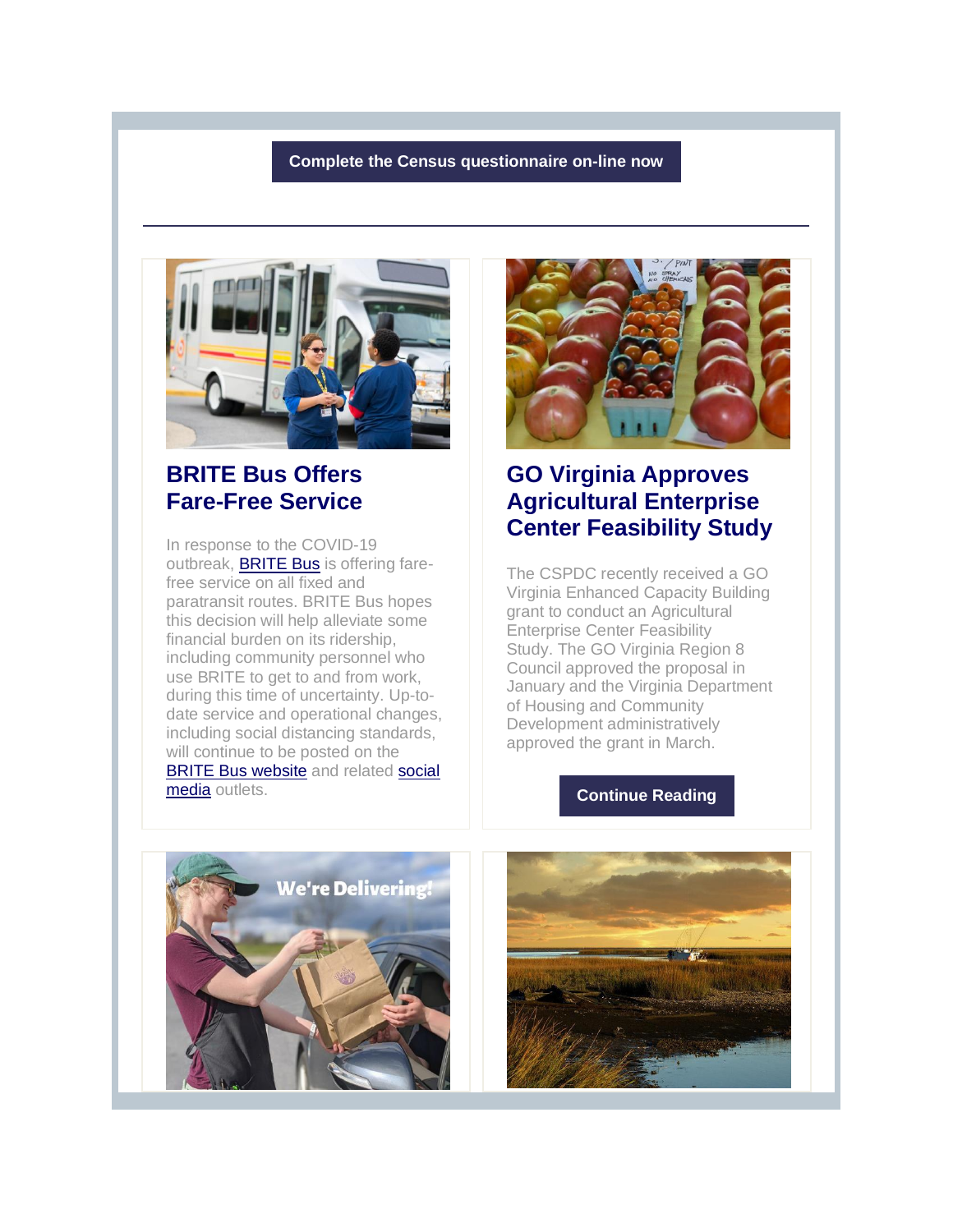### **Fields of Gold Members Assist Our Region**

During this uncertain time, people in our region are coming together and doing some great things for their neighbors and communities. For the first time, many [Fields of Gold](http://r20.rs6.net/tn.jsp?f=001u14CVxR_WLkssbrqJ_StlxTYSge3Yr8Fj0kS_kFV97j2PVKzTYTddfxHL8UOGRAd4-mbsTC5x3GlKxn_oq4AgD6vrm7T09bXpNPGrW07bbZPSysd88vttTCAkQshpyjaKoBLArQNp_7isBk8i_Zi6Q==&c=wObtfo-6LOySwzeZvLjqhdQ0pdj-4GehPVIjC9P4xpVL8-HkaC3YKQ==&ch=qpj58eOfag4kslFFe5kuyWKpD-ggM45hLHG6lBTMM6IhMhl4k0rpAQ==) member restaurants, farms, and producers are offering curb-side service/pick-up, at-home delivery, and online ordering to help contain the spread of COVID-19.

## **WIP III Stakeholders Exchange Information**

On March 18, 2020 the Watershed Implementation Plan (WIP) stakeholder meeting was conducted by conference call to discuss the CSPDC's scope of work for 2020, specific deliverables, WIP education materials, and BMP trainings and funding opportunities.

### **[Continue Reading](http://r20.rs6.net/tn.jsp?f=001u14CVxR_WLkssbrqJ_StlxTYSge3Yr8Fj0kS_kFV97j2PVKzTYTddfxHL8UOGRAdpk-980VaNTCOHx6ShFGYkckLixabjTuLxkx_QNCUZQKzS-AQlWH_Oz81hf8PD1uy7gcg-55NTp7gp0D8lDOblt58D6rkysr8QlSGTEAku1d3665GtPLqa9X2Pl-JRexxwVCFVibi3DUAVWMp4UvlSofV5imscVYn&c=wObtfo-6LOySwzeZvLjqhdQ0pdj-4GehPVIjC9P4xpVL8-HkaC3YKQ==&ch=qpj58eOfag4kslFFe5kuyWKpD-ggM45hLHG6lBTMM6IhMhl4k0rpAQ==)**

**[Continue Reading](http://r20.rs6.net/tn.jsp?f=001u14CVxR_WLkssbrqJ_StlxTYSge3Yr8Fj0kS_kFV97j2PVKzTYTddfxHL8UOGRAdsvvAfrTmP9cXntaW6QCZQ9IDaWL-srNH2wthL9RP1j2fGJVVyjXRNYbxyVS76OsIyGVIaERXrgPSR78_iY9mSP7A1dXh-FOftvhUhdWzDLMSkVAiqHh5dHRMo5oOjNq0x609FCsdO5O28j4H6wvUqngJE5QaUv10&c=wObtfo-6LOySwzeZvLjqhdQ0pdj-4GehPVIjC9P4xpVL8-HkaC3YKQ==&ch=qpj58eOfag4kslFFe5kuyWKpD-ggM45hLHG6lBTMM6IhMhl4k0rpAQ==)**



# **Bath County Housing Needs Assessment Complete**

### The [Bath County Housing Needs](http://r20.rs6.net/tn.jsp?f=001u14CVxR_WLkssbrqJ_StlxTYSge3Yr8Fj0kS_kFV97j2PVKzTYTddfxHL8UOGRAdNPsRy7yISysyuQx-jhgipVtPspLk11WWIyhGMXZ9j2Tpx12ApaHxAz0AslxfeqMltQZxRTgSk6lAtiDu-5shdACjpQdWnUD5O5T0x9U8Qhu5Vq258kRswQqhKlCB9R3RT15RHd_6R69YAQj3oZZs9lEREgZWPk_RB30sqQ3x0FRkTa7WilvdgTk2YI0CoOaxH5uejT9y61ul8GeWkEtxnYSvWqgvUb5MI8QEVO8tQwc76-TCqVlufkWmhrnQf_WH&c=wObtfo-6LOySwzeZvLjqhdQ0pdj-4GehPVIjC9P4xpVL8-HkaC3YKQ==&ch=qpj58eOfag4kslFFe5kuyWKpD-ggM45hLHG6lBTMM6IhMhl4k0rpAQ==)  [Assessment & Market Analysis Study](http://r20.rs6.net/tn.jsp?f=001u14CVxR_WLkssbrqJ_StlxTYSge3Yr8Fj0kS_kFV97j2PVKzTYTddfxHL8UOGRAdNPsRy7yISysyuQx-jhgipVtPspLk11WWIyhGMXZ9j2Tpx12ApaHxAz0AslxfeqMltQZxRTgSk6lAtiDu-5shdACjpQdWnUD5O5T0x9U8Qhu5Vq258kRswQqhKlCB9R3RT15RHd_6R69YAQj3oZZs9lEREgZWPk_RB30sqQ3x0FRkTa7WilvdgTk2YI0CoOaxH5uejT9y61ul8GeWkEtxnYSvWqgvUb5MI8QEVO8tQwc76-TCqVlufkWmhrnQf_WH&c=wObtfo-6LOySwzeZvLjqhdQ0pdj-4GehPVIjC9P4xpVL8-HkaC3YKQ==&ch=qpj58eOfag4kslFFe5kuyWKpD-ggM45hLHG6lBTMM6IhMhl4k0rpAQ==)

conducted by economic development firm, Camoin 310, was completed in March. The study analyzed data, engaged stakeholders and the public, and identified strategies the County can employ to address Bath County's challenge to provide housing to its workforce, a concern faced by many rural communities.

# **VIRGINIA**

# **VATI Input Sessions Hosted Online**

On April 14 and 23, 2020, the Virginia Department of Housing and Community Development (DHCD) will host two webinar input sessions to discuss the proposed FY2021 [Virginia](http://r20.rs6.net/tn.jsp?f=001u14CVxR_WLkssbrqJ_StlxTYSge3Yr8Fj0kS_kFV97j2PVKzTYTddfxHL8UOGRAdJR8Pfvy4iRzLtS3icyz5qZWUvGXEkDaT0c-N4_q-M5wkCjZpqKT6TY-W-UqUqiPzTyhTtCrUdModR9BPuNHEP6ETnXe60GyuXREpkuoBe0o=&c=wObtfo-6LOySwzeZvLjqhdQ0pdj-4GehPVIjC9P4xpVL8-HkaC3YKQ==&ch=qpj58eOfag4kslFFe5kuyWKpD-ggM45hLHG6lBTMM6IhMhl4k0rpAQ==)  [Telecommunication Initiative](http://r20.rs6.net/tn.jsp?f=001u14CVxR_WLkssbrqJ_StlxTYSge3Yr8Fj0kS_kFV97j2PVKzTYTddfxHL8UOGRAdJR8Pfvy4iRzLtS3icyz5qZWUvGXEkDaT0c-N4_q-M5wkCjZpqKT6TY-W-UqUqiPzTyhTtCrUdModR9BPuNHEP6ETnXe60GyuXREpkuoBe0o=&c=wObtfo-6LOySwzeZvLjqhdQ0pdj-4GehPVIjC9P4xpVL8-HkaC3YKQ==&ch=qpj58eOfag4kslFFe5kuyWKpD-ggM45hLHG6lBTMM6IhMhl4k0rpAQ==) program guidelines and criteria. Representatives from units of local government, internet service providers, interested stakeholders, and members of the public are encouraged to attend.

**[Continue Reading](http://r20.rs6.net/tn.jsp?f=001u14CVxR_WLkssbrqJ_StlxTYSge3Yr8Fj0kS_kFV97j2PVKzTYTddfxHL8UOGRAdn8esz6IdBnDsK1GtSxchEhfgBCzjYWqAYMN6IZ5jQc_NpXNOJNm0WIreooY_dbwZzJoANA03McKK2YUJZoxVaL4oiW_6x2iAT3aoZ8aGPxJDQBg2j00If52o1Bf0EnFm4Ik_42sgQE4K9WjOGJilITsuuU1J1OunPaWb12RIXTc=&c=wObtfo-6LOySwzeZvLjqhdQ0pdj-4GehPVIjC9P4xpVL8-HkaC3YKQ==&ch=qpj58eOfag4kslFFe5kuyWKpD-ggM45hLHG6lBTMM6IhMhl4k0rpAQ==)**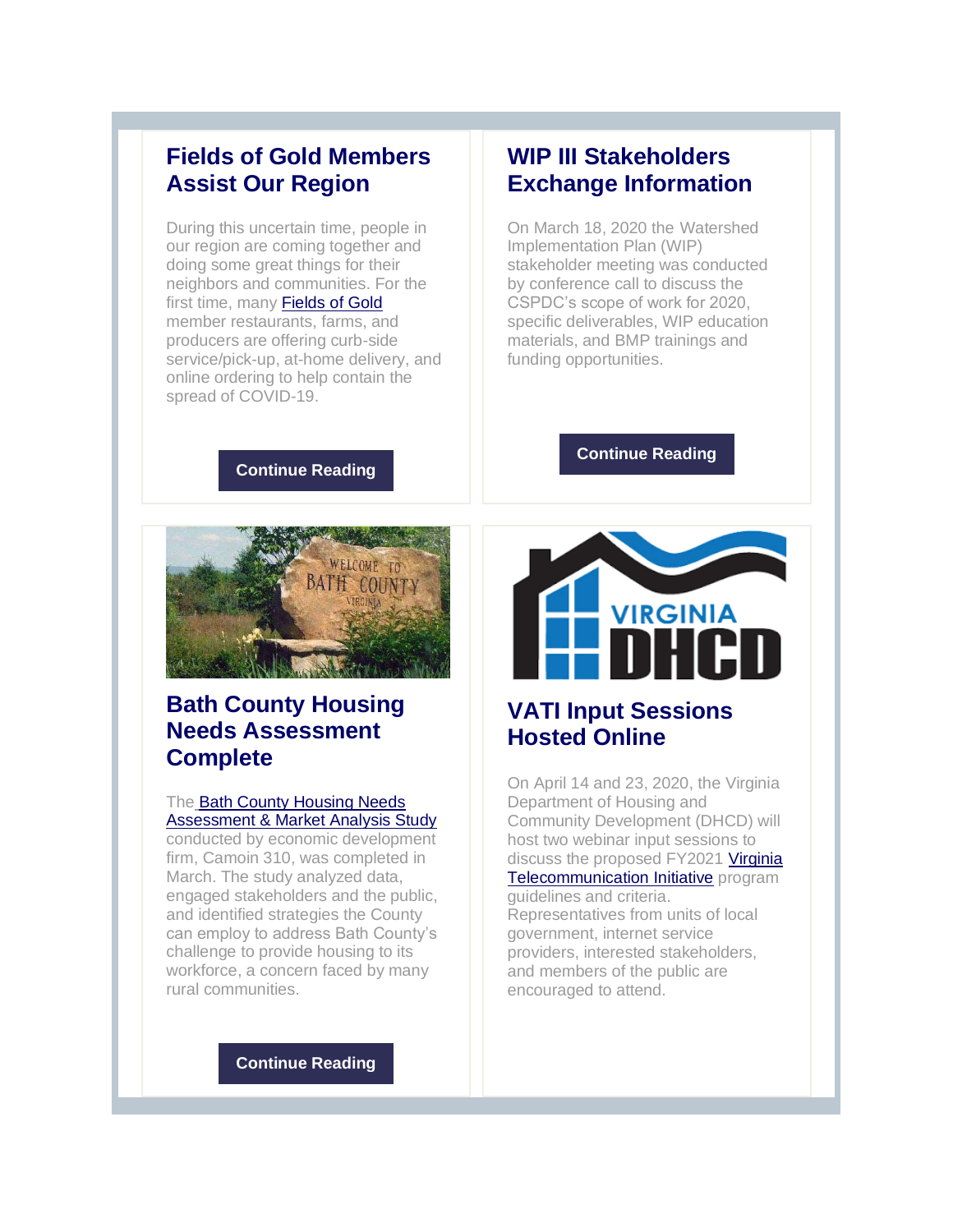### **[Register Now](http://r20.rs6.net/tn.jsp?f=001u14CVxR_WLkssbrqJ_StlxTYSge3Yr8Fj0kS_kFV97j2PVKzTYTddfxHL8UOGRAditq6YnN2EOpvdFqOlN1ussyp_2BNZmHhdaLXsHAjwrYusqkqiXMQ7NWcepojOSp5LV3keeO2O-1f8ea44VB6VH8w5UhoNUbEpHKtmu2_Jx4wuUrwcc-NcPEB4NkURJCSdYuj7O00fSa9YxlznW0yBg==&c=wObtfo-6LOySwzeZvLjqhdQ0pdj-4GehPVIjC9P4xpVL8-HkaC3YKQ==&ch=qpj58eOfag4kslFFe5kuyWKpD-ggM45hLHG6lBTMM6IhMhl4k0rpAQ==)**



### **CDBG Resources in Response to COVID-19**

The Virginia Department of Housing and Community Development (DHCD) is making available current CDBG funding to small cities, towns and rural counties to respond to local needs related to COVID-19 response.

**[Response Funding Document](http://r20.rs6.net/tn.jsp?f=001u14CVxR_WLkssbrqJ_StlxTYSge3Yr8Fj0kS_kFV97j2PVKzTYTddfxHL8UOGRAdrcGyBsfQhm0JzEjTea6q0TTntNYK9veZRV5cMYGjxq36Sg-aKOjvZTn1Er4D9sAlWTZHQD1HeWh88Vws2_PW3sRmhjUWGY0eGNg8qC9BiiLVzqsRcF87IA2o0vdlHNHnl6yWK2TEzJDGR9cdgDWvUKt5UQnJ-YgaC2pQ4i3Eg_K9HImnZhcamg==&c=wObtfo-6LOySwzeZvLjqhdQ0pdj-4GehPVIjC9P4xpVL8-HkaC3YKQ==&ch=qpj58eOfag4kslFFe5kuyWKpD-ggM45hLHG6lBTMM6IhMhl4k0rpAQ==)**



## **BARC Increases Internet Access in Rockbridge County**

**[BARC Connects](http://r20.rs6.net/tn.jsp?f=001u14CVxR_WLkssbrqJ_StlxTYSge3Yr8Fj0kS_kFV97j2PVKzTYTddfxHL8UOGRAd-A1Mpj3d1-vpQt_wj7VLnk3IDZBTxJmLJFPGDoQ-w46JTKosQoyBGgeyqqse0WGlX6kUPIbVMIM48VoclJWYoQ==&c=wObtfo-6LOySwzeZvLjqhdQ0pdj-4GehPVIjC9P4xpVL8-HkaC3YKQ==&ch=qpj58eOfag4kslFFe5kuyWKpD-ggM45hLHG6lBTMM6IhMhl4k0rpAQ==) has opened up** wireless hotspots at four different Rockbridge County Public School parking lots: Mountain View Elementary, Fairfield Elementary, Natural Bridge Elementary, and Rockbridge County High School.

**[Continue Reading](http://r20.rs6.net/tn.jsp?f=001u14CVxR_WLkssbrqJ_StlxTYSge3Yr8Fj0kS_kFV97j2PVKzTYTddfxHL8UOGRAdSRWI8FwKmHMvSumH7VTQKbVRNucg_hKTikpVEPIKwWnWi8bPPJNi8Ak0pfXr7VdGx8tsHT-WCE0cTZdVbGTckjD7dknM-nnt3Rj-SArA1pJwcuOKpUeT0enyjIUWV1qv0ex8Oxp6MZ1Fl4GDjhK9Ay3AclCcwDhZlPoXLnrm7Jc=&c=wObtfo-6LOySwzeZvLjqhdQ0pdj-4GehPVIjC9P4xpVL8-HkaC3YKQ==&ch=qpj58eOfag4kslFFe5kuyWKpD-ggM45hLHG6lBTMM6IhMhl4k0rpAQ==)**

**[Fact Sheet](http://r20.rs6.net/tn.jsp?f=001u14CVxR_WLkssbrqJ_StlxTYSge3Yr8Fj0kS_kFV97j2PVKzTYTddfxHL8UOGRAdKazfsKvhLvJOb92LyeX2EbI-S_q0Bc84U80PpFT2D94wq4TOu1NHKDFKA0kiTJSmGnv6SfD4cM5F_34qgcKuduVjaO3hi7Lx9cLv-LsgllbPU-Zj9RKRxRpbDXnkh6gctymTBU5rTqs8E6Gbai6Ppqm7DPKpZOV6nWB375iebeiP_XiUkqWR8A==&c=wObtfo-6LOySwzeZvLjqhdQ0pdj-4GehPVIjC9P4xpVL8-HkaC3YKQ==&ch=qpj58eOfag4kslFFe5kuyWKpD-ggM45hLHG6lBTMM6IhMhl4k0rpAQ==)**

# **CANCELED Events:**

**[NADO/DDAA Conference](http://r20.rs6.net/tn.jsp?f=001u14CVxR_WLkssbrqJ_StlxTYSge3Yr8Fj0kS_kFV97j2PVKzTYTddfxHL8UOGRAdSzCytb9HwukDSWn5amnRc3y86kqP2JA-1d8C8Hqd6Z87AGNhRPekhBminRhZlw56YKklQMXOaYOjeInq5-nHdB9l6wzty9FfY7rRjwXpGO_h0N46USCez6UyhZp1xH2dDrEi6cblyMs=&c=wObtfo-6LOySwzeZvLjqhdQ0pdj-4GehPVIjC9P4xpVL8-HkaC3YKQ==&ch=qpj58eOfag4kslFFe5kuyWKpD-ggM45hLHG6lBTMM6IhMhl4k0rpAQ==)** March 15-18, 2020

**[State Agritourism Conference](http://r20.rs6.net/tn.jsp?f=001u14CVxR_WLkssbrqJ_StlxTYSge3Yr8Fj0kS_kFV97j2PVKzTYTddfxHL8UOGRAdbtCw5z0edakwUDOmvLK0O-P57JDWEzndyrlSvBpjbbRtGGtVWPJMA9xPYGAkO8tlZAkZtl7iIfLX63QZr2Mm_ddY8YgA4cl8HPj8dPP-hbUSACEmzx3fX_8KPNv6rDbY7ZWZSMYLIJc97_E9I8mUW5WGkDzq8zWf&c=wObtfo-6LOySwzeZvLjqhdQ0pdj-4GehPVIjC9P4xpVL8-HkaC3YKQ==&ch=qpj58eOfag4kslFFe5kuyWKpD-ggM45hLHG6lBTMM6IhMhl4k0rpAQ==)** March 30-April 1, 2020

**Spring CERT Training**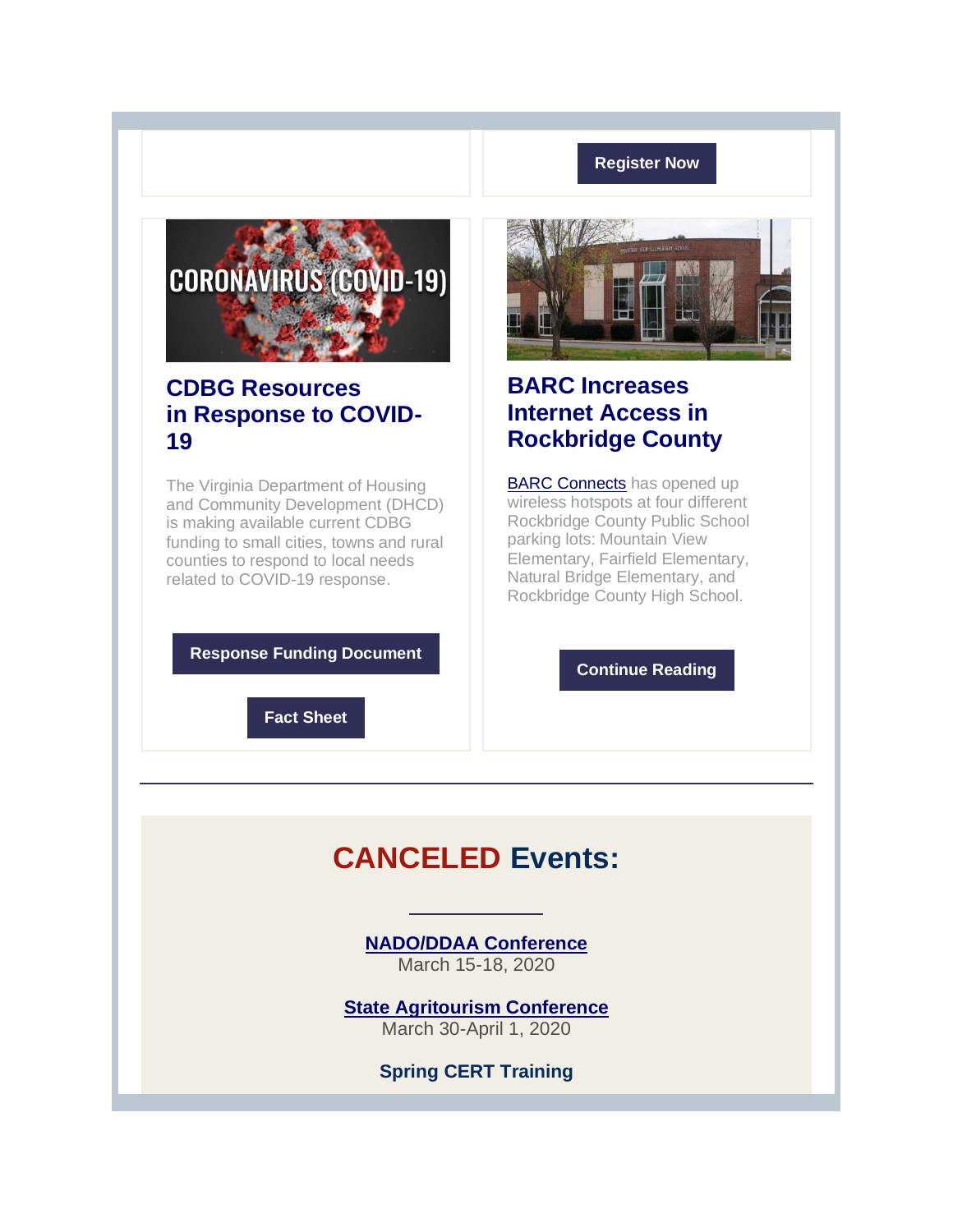April 2-May 14, 2020

**[State of the Port Address in Front Royal](http://r20.rs6.net/tn.jsp?f=001u14CVxR_WLkssbrqJ_StlxTYSge3Yr8Fj0kS_kFV97j2PVKzTYTddaNSxij0nlzUrf6xXvt0Qkpo9mZTAzNohbJWJ4IEFfIxtA56ux9FbHqVsR-itGrm839T9uht5isCFyD5uYVQBxJDQ20as4uZaW2CbF_JR2xTQwCBkWtfIMmnSbGZLbfmwiwPdHrBMmcu&c=wObtfo-6LOySwzeZvLjqhdQ0pdj-4GehPVIjC9P4xpVL8-HkaC3YKQ==&ch=qpj58eOfag4kslFFe5kuyWKpD-ggM45hLHG6lBTMM6IhMhl4k0rpAQ==)**

April 7, 2020

**SAW Walk and Bike Summit** May 1, 2020

**GO Virginia Region 8 Council Meeting**  May 5, 2020

**[The Virginia Land Conservation and Greenways Conference](http://r20.rs6.net/tn.jsp?f=001u14CVxR_WLkssbrqJ_StlxTYSge3Yr8Fj0kS_kFV97j2PVKzTYTddfxHL8UOGRAdPK4Y3tB9Y_RkLJKGHx8C-c5sb1TqJuNhCLu4NxGK2CB2a48CENLaW0zZEyHHuoXeT50xXqvafhuY9n0caNuvpP5GsBumHr-DUKSCqKgc2MxEHlhFcAXhvA==&c=wObtfo-6LOySwzeZvLjqhdQ0pdj-4GehPVIjC9P4xpVL8-HkaC3YKQ==&ch=qpj58eOfag4kslFFe5kuyWKpD-ggM45hLHG6lBTMM6IhMhl4k0rpAQ==)** Postponed until August 9-11, 2020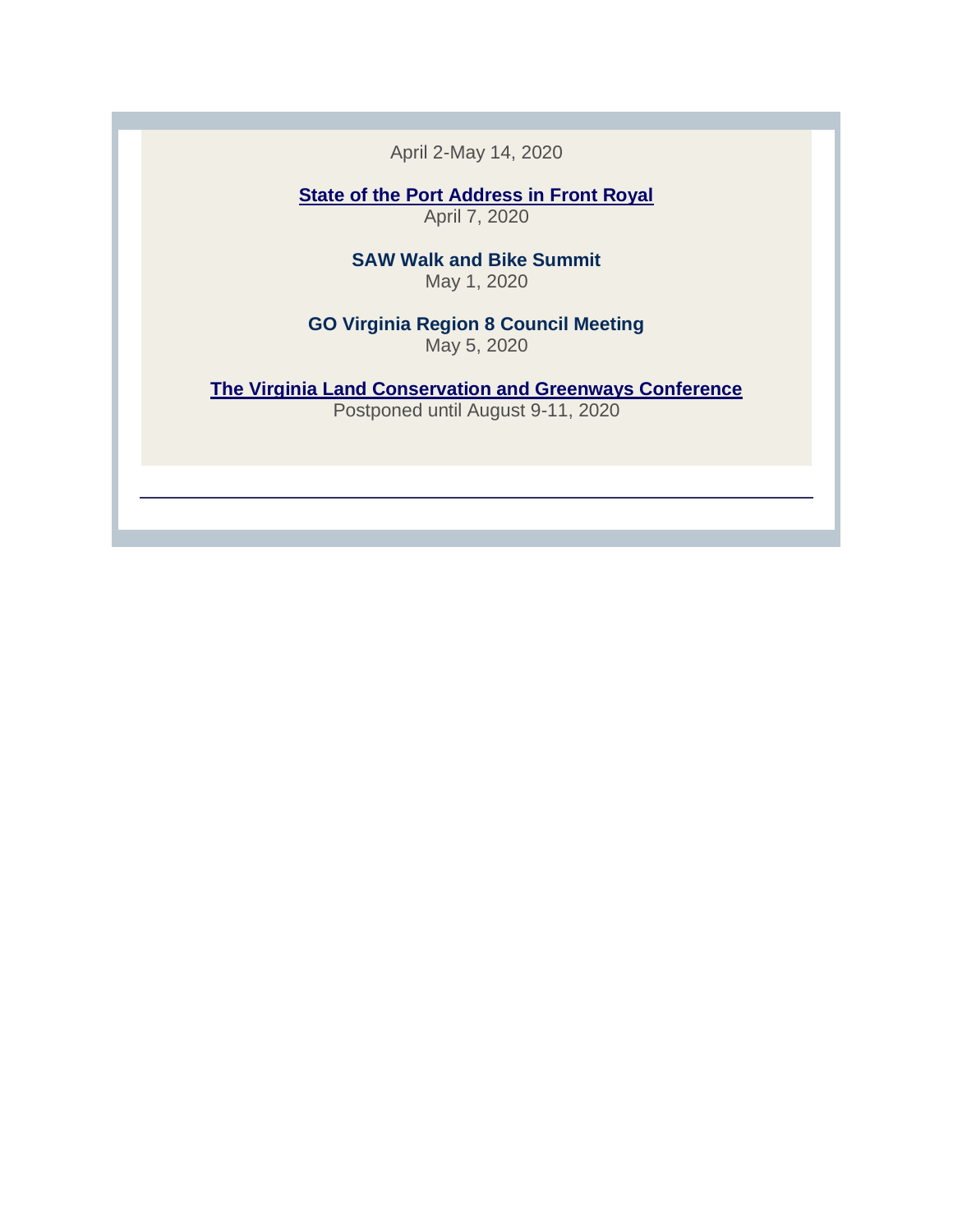

# **COVID-19 Community Resources**

**Chamber of Commerce**  [Greater Augusta Chamber of Commerce](http://r20.rs6.net/tn.jsp?f=001u14CVxR_WLkssbrqJ_StlxTYSge3Yr8Fj0kS_kFV97j2PVKzTYTddfxHL8UOGRAd1btaR0bRWwGrpxg7RLgF4X8daBIVo-Nsj_22KZaZyGxxOZyhjFueNqffCmt0VAZ28FB3hn4njHzqsEb2ptA98oe4kWpoZN2dqXtv0NMQ-uo=&c=wObtfo-6LOySwzeZvLjqhdQ0pdj-4GehPVIjC9P4xpVL8-HkaC3YKQ==&ch=qpj58eOfag4kslFFe5kuyWKpD-ggM45hLHG6lBTMM6IhMhl4k0rpAQ==) [Harrisonburg Rockingham Chamber of Commerce](http://r20.rs6.net/tn.jsp?f=001u14CVxR_WLkssbrqJ_StlxTYSge3Yr8Fj0kS_kFV97j2PVKzTYTddfxHL8UOGRAdivgBjGQczlHotoOVHFtO2GPbsio4KilDzoERCS7a0_6h9dqSmoEB484kMo0DSCBMO4dwykXsMsreDKAtJaA9tA==&c=wObtfo-6LOySwzeZvLjqhdQ0pdj-4GehPVIjC9P4xpVL8-HkaC3YKQ==&ch=qpj58eOfag4kslFFe5kuyWKpD-ggM45hLHG6lBTMM6IhMhl4k0rpAQ==)

**Community Foundation of the Central Blue Ridge** [Regional Business Survey](http://r20.rs6.net/tn.jsp?f=001u14CVxR_WLkssbrqJ_StlxTYSge3Yr8Fj0kS_kFV97j2PVKzTYTddfxHL8UOGRAdJYiliC739dmypimeBpdFW2yX-k-qZVK1RP8qNhdyylfjmvcUy_QnMKdZ9IfUy53DTpMzqhkribO4j6yva-_H3TsONrd5dBADU7XaY98Ar_IJiayDrzAIadmdW7plEtflgnvWbj8l_8cmcxlGWla5RaQ8kOkSuuDlFvLnxqH0_v_ZawqMck9KmTvfzDIo5eRP&c=wObtfo-6LOySwzeZvLjqhdQ0pdj-4GehPVIjC9P4xpVL8-HkaC3YKQ==&ch=qpj58eOfag4kslFFe5kuyWKpD-ggM45hLHG6lBTMM6IhMhl4k0rpAQ==)  [Local Response Fund](http://r20.rs6.net/tn.jsp?f=001u14CVxR_WLkssbrqJ_StlxTYSge3Yr8Fj0kS_kFV97j2PVKzTYTddfxHL8UOGRAdjlK_DIlSh1BAY0fi2AlePCrwVxLkFfCZG3vAo76bA5q4p1IzLHG4fLcX_WTsCKOftbutHp6YWLI=&c=wObtfo-6LOySwzeZvLjqhdQ0pdj-4GehPVIjC9P4xpVL8-HkaC3YKQ==&ch=qpj58eOfag4kslFFe5kuyWKpD-ggM45hLHG6lBTMM6IhMhl4k0rpAQ==)

**[Sh](http://r20.rs6.net/tn.jsp?f=001u14CVxR_WLkssbrqJ_StlxTYSge3Yr8Fj0kS_kFV97j2PVKzTYTddfxHL8UOGRAdD2LpqebjQ92det6HDmH1lKOZBm4umeMVWAeyCrL8C5k3lLkeVUr862I6cD3pNDkOKs74YI2JIoI=&c=wObtfo-6LOySwzeZvLjqhdQ0pdj-4GehPVIjC9P4xpVL8-HkaC3YKQ==&ch=qpj58eOfag4kslFFe5kuyWKpD-ggM45hLHG6lBTMM6IhMhl4k0rpAQ==)enandoah Valley Partnership**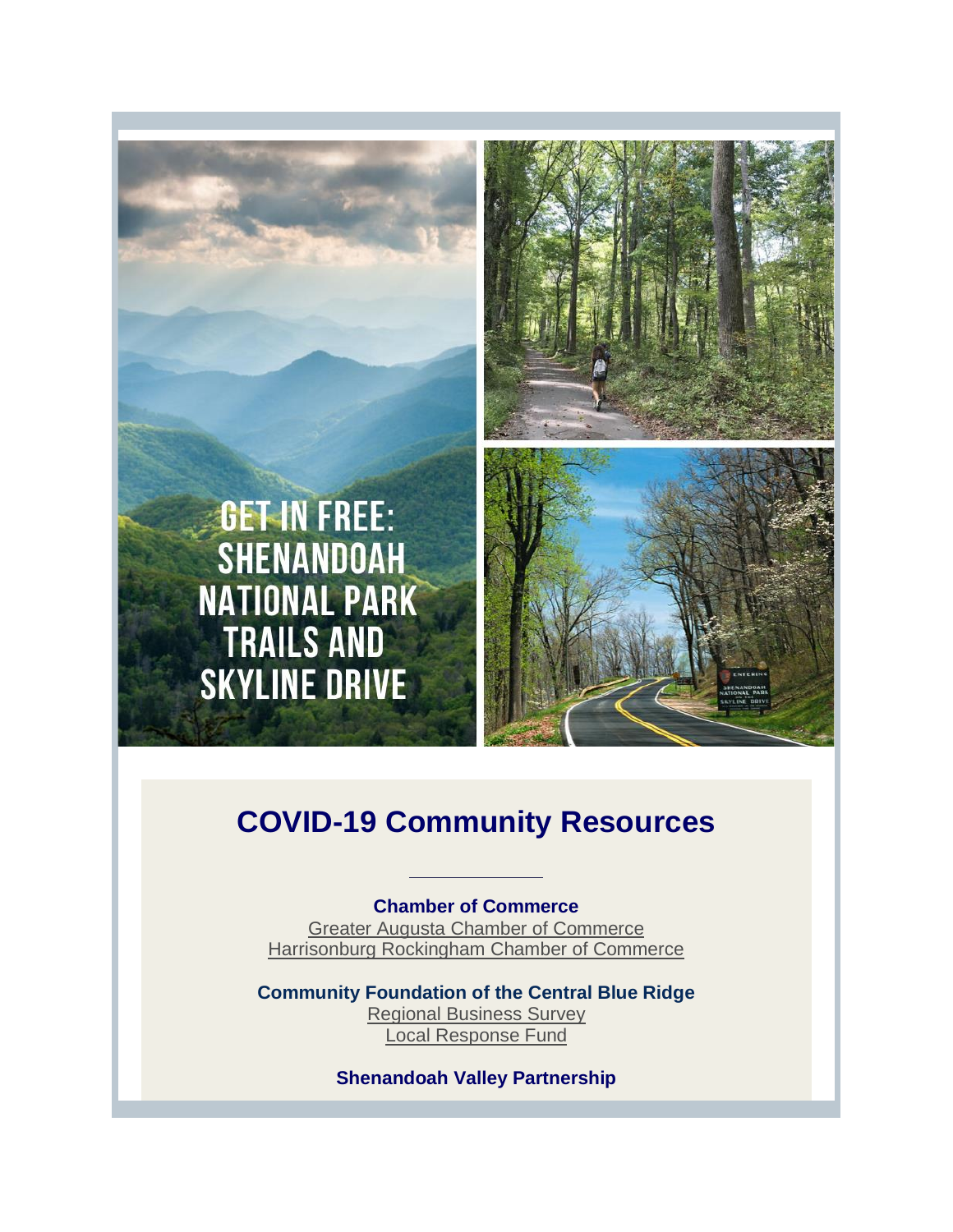### [COVID-19 Resources](http://r20.rs6.net/tn.jsp?f=001u14CVxR_WLkssbrqJ_StlxTYSge3Yr8Fj0kS_kFV97j2PVKzTYTddfxHL8UOGRAdyRdYUzGwRgaD2fyfgE6gL9q4MoRKgd9Y4rA33vIZ_9ZE7ifgDzjz9uRgWPzmrUTkmSDpSY64s5-DdD7fjy3xBBDM4NbqwwxrinQFl2DLBWJyXJIrfxdr1Q==&c=wObtfo-6LOySwzeZvLjqhdQ0pdj-4GehPVIjC9P4xpVL8-HkaC3YKQ==&ch=qpj58eOfag4kslFFe5kuyWKpD-ggM45hLHG6lBTMM6IhMhl4k0rpAQ==)



# **CSPDC Resources:**

**[Regional Facts & Figures](http://r20.rs6.net/tn.jsp?f=001u14CVxR_WLkssbrqJ_StlxTYSge3Yr8Fj0kS_kFV97j2PVKzTYTddYhorH5riTjVwUNytEyrQ3a5bqxaI0psKvdWVWSFAHtQep4c_rC7AKXyEPbsOz_Peu3xqqh3tIbPXzcHehhVfF4qQxcjORS3OnIe5cNSp-gL&c=wObtfo-6LOySwzeZvLjqhdQ0pdj-4GehPVIjC9P4xpVL8-HkaC3YKQ==&ch=qpj58eOfag4kslFFe5kuyWKpD-ggM45hLHG6lBTMM6IhMhl4k0rpAQ==)  [Regional Plans](http://r20.rs6.net/tn.jsp?f=001u14CVxR_WLkssbrqJ_StlxTYSge3Yr8Fj0kS_kFV97j2PVKzTYTddaNSxij0nlzUNLWIdC-XknXDq-XfQhRYkKv5wSxwhT47TDphlL7IYom9kCGmsafg5767amPkNaM5fMn5--P-Qes1X5XafryPsrby9rra1qFN&c=wObtfo-6LOySwzeZvLjqhdQ0pdj-4GehPVIjC9P4xpVL8-HkaC3YKQ==&ch=qpj58eOfag4kslFFe5kuyWKpD-ggM45hLHG6lBTMM6IhMhl4k0rpAQ==)  [Regional Data Center](http://r20.rs6.net/tn.jsp?f=001u14CVxR_WLkssbrqJ_StlxTYSge3Yr8Fj0kS_kFV97j2PVKzTYTddaNSxij0nlzUUwG5q86-swu4Wh3EInmg1vtQtPnTsI-YaQTxlk-Ep6e6ZsbVZlQgMpfB1oJkey-3PeXprzuIRUEFnGoSWOyIhOhwMV9ei4QP&c=wObtfo-6LOySwzeZvLjqhdQ0pdj-4GehPVIjC9P4xpVL8-HkaC3YKQ==&ch=qpj58eOfag4kslFFe5kuyWKpD-ggM45hLHG6lBTMM6IhMhl4k0rpAQ==) [Grant Resource Guide](http://r20.rs6.net/tn.jsp?f=001u14CVxR_WLkssbrqJ_StlxTYSge3Yr8Fj0kS_kFV97j2PVKzTYTddfxHL8UOGRAdkbvkpB3wqVWl1jGEadn8-TLY4PvjcW-d9zP8SJr_Th8P_ktjXZHxnZvdGyDodALMuYemsqy7OceAMA3e8BVD2Hlho8f3HTTphmyMbojvCHg=&c=wObtfo-6LOySwzeZvLjqhdQ0pdj-4GehPVIjC9P4xpVL8-HkaC3YKQ==&ch=qpj58eOfag4kslFFe5kuyWKpD-ggM45hLHG6lBTMM6IhMhl4k0rpAQ==) [FY2019 Year in Review](http://r20.rs6.net/tn.jsp?f=001u14CVxR_WLkssbrqJ_StlxTYSge3Yr8Fj0kS_kFV97j2PVKzTYTddZ3ImLBcDn9dvhRqqy9ufr7BN3ydbyz5eT1Wi66KpVBpci0UkTNYP3ApBAP-AgYSurFA45cRCyt6bXm4ZZnv7Ikyks9_egaKDSArZxXT8Sbe6JSKT2DYut-4EKKUG5r48rZPGJ16mzBhSHaXDZdEos5FnSIf7byzvf8O7CICgE_NthWw1u8roTo=&c=wObtfo-6LOySwzeZvLjqhdQ0pdj-4GehPVIjC9P4xpVL8-HkaC3YKQ==&ch=qpj58eOfag4kslFFe5kuyWKpD-ggM45hLHG6lBTMM6IhMhl4k0rpAQ==)**

In response to the COVID-19 outbreak, employees of the CSPDC have been teleworking from home. While we practice social distancing, the CSPDC is still working hard on community projects and services to benefit our region.

[Central Shenandoah Planning District Commission](http://r20.rs6.net/tn.jsp?f=001u14CVxR_WLkssbrqJ_StlxTYSge3Yr8Fj0kS_kFV97j2PVKzTYTddYWQGxerdyljHn9du1WrR4LIivOnhdrflCDHL9n3HCTDSmg_j0JLZYD3ADwngA4O9Q70dbF3tvxBwF22Dsg20lg-GCpEK9Tp8A==&c=wObtfo-6LOySwzeZvLjqhdQ0pdj-4GehPVIjC9P4xpVL8-HkaC3YKQ==&ch=qpj58eOfag4kslFFe5kuyWKpD-ggM45hLHG6lBTMM6IhMhl4k0rpAQ==) | 540-885-5174 [Email](mailto:kimberly@cspdc.org) | [Commissioners](http://r20.rs6.net/tn.jsp?f=001u14CVxR_WLkssbrqJ_StlxTYSge3Yr8Fj0kS_kFV97j2PVKzTYTddYhorH5riTjVhsrASlqcD5i_zZWcybYysspwupSks2U2c8n0fjCPOF30DXAnrPzkU5rbZYJOyNpDlkPB7RvcoeMkyd9Ujjfsh2y--ZZC6sC027wL_rAJnmW0wUpnn2Tx7A==&c=wObtfo-6LOySwzeZvLjqhdQ0pdj-4GehPVIjC9P4xpVL8-HkaC3YKQ==&ch=qpj58eOfag4kslFFe5kuyWKpD-ggM45hLHG6lBTMM6IhMhl4k0rpAQ==) | [Staff](http://r20.rs6.net/tn.jsp?f=001u14CVxR_WLkssbrqJ_StlxTYSge3Yr8Fj0kS_kFV97j2PVKzTYTddYhorH5riTjVhPdoWZo08n_r3SNxIrLob7jZsmYx0m4EeVIqozBvq5-6KHBmDQJUBbtpnTo7A5-gSB4po8Fl061JJ9JsrJyiYQszkeS91DVE6zpKaWvr5gsIBtYBIc4Rk2Y4IwYB0wgSxgWTGb6svh53MaIzGVcHNamOYSlkdEnuCn-w06_-sjGKMepyms3IpqBOvAV_n0VRfArgJXkctZwn31anlrVGVplakESHzJkPisx1GGJOWYE=&c=wObtfo-6LOySwzeZvLjqhdQ0pdj-4GehPVIjC9P4xpVL8-HkaC3YKQ==&ch=qpj58eOfag4kslFFe5kuyWKpD-ggM45hLHG6lBTMM6IhMhl4k0rpAQ==)

STAY CONNECTED: [BRITE Bus](http://r20.rs6.net/tn.jsp?f=001u14CVxR_WLkssbrqJ_StlxTYSge3Yr8Fj0kS_kFV97j2PVKzTYTddRCqi2EifmiKRXFiFBkLQ3rh__4L_O--WOnnlJeCjnh5kEwf0Gg447sBZas-utC3Vl083hZza5QHg3jvB9fc_cO7cK7yHHQB1Q==&c=wObtfo-6LOySwzeZvLjqhdQ0pdj-4GehPVIjC9P4xpVL8-HkaC3YKQ==&ch=qpj58eOfag4kslFFe5kuyWKpD-ggM45hLHG6lBTMM6IhMhl4k0rpAQ==) [| Bike the Valley](http://r20.rs6.net/tn.jsp?f=001u14CVxR_WLkssbrqJ_StlxTYSge3Yr8Fj0kS_kFV97j2PVKzTYTddeeHjT-CmzCNX8FSiX9tBDtngEeycYZkYjhwg1m5KtRKISHiuel2Xk1ybRAUWoyP-g2ilFmTjiUTQ5wkfD22awhKXwA6FQ0vmg==&c=wObtfo-6LOySwzeZvLjqhdQ0pdj-4GehPVIjC9P4xpVL8-HkaC3YKQ==&ch=qpj58eOfag4kslFFe5kuyWKpD-ggM45hLHG6lBTMM6IhMhl4k0rpAQ==) | [Fields of Gold](http://r20.rs6.net/tn.jsp?f=001u14CVxR_WLkssbrqJ_StlxTYSge3Yr8Fj0kS_kFV97j2PVKzTYTddYWQGxerdyljbAl55EBzNO2ftDdpmoM2H2ldUs9CQPCeoaOLOTf_xcSXhjBKrb6nyxIy78UUGuP2yJPZEStj-JW3YFmkTGEd7Q==&c=wObtfo-6LOySwzeZvLjqhdQ0pdj-4GehPVIjC9P4xpVL8-HkaC3YKQ==&ch=qpj58eOfag4kslFFe5kuyWKpD-ggM45hLHG6lBTMM6IhMhl4k0rpAQ==) | [SAWMPO](http://r20.rs6.net/tn.jsp?f=001u14CVxR_WLkssbrqJ_StlxTYSge3Yr8Fj0kS_kFV97j2PVKzTYTddeeHjT-CmzCNwJXrNIDiGYaGFm70ofZ7Z3dfy90vHU5lRcQHS7fGflXIovKtajpzZ7GOxIl7tu2JrzinbShrgwQpyWDlukBfHA==&c=wObtfo-6LOySwzeZvLjqhdQ0pdj-4GehPVIjC9P4xpVL8-HkaC3YKQ==&ch=qpj58eOfag4kslFFe5kuyWKpD-ggM45hLHG6lBTMM6IhMhl4k0rpAQ==) | [HRMPO](http://r20.rs6.net/tn.jsp?f=001u14CVxR_WLkssbrqJ_StlxTYSge3Yr8Fj0kS_kFV97j2PVKzTYTddVA6TlwHvVC4Fh9B0HXVgypO0FWkB797x_SRpNMsFTM8Z5Uas8ZEeVCNO-unXXqWm4Ni15awFadqXDfCnF1-HceJSwQ5TSc_Yw==&c=wObtfo-6LOySwzeZvLjqhdQ0pdj-4GehPVIjC9P4xpVL8-HkaC3YKQ==&ch=qpj58eOfag4kslFFe5kuyWKpD-ggM45hLHG6lBTMM6IhMhl4k0rpAQ==) [| VAPDC](http://r20.rs6.net/tn.jsp?f=001u14CVxR_WLkssbrqJ_StlxTYSge3Yr8Fj0kS_kFV97j2PVKzTYTddattNFl34TYrTwgkizixEzvCaAGhW7xG7fKwfeqrGDoKBrThwgSmiYRqTh9F44hBVH3hEZ7BMK7YcucHvbWbejc=&c=wObtfo-6LOySwzeZvLjqhdQ0pdj-4GehPVIjC9P4xpVL8-HkaC3YKQ==&ch=qpj58eOfag4kslFFe5kuyWKpD-ggM45hLHG6lBTMM6IhMhl4k0rpAQ==) | [RideShare](http://r20.rs6.net/tn.jsp?f=001u14CVxR_WLkssbrqJ_StlxTYSge3Yr8Fj0kS_kFV97j2PVKzTYTddeeHjT-CmzCNMTdxi_LNKInrqFQrU2CRrlCZWbazEwN0HDMpIaoSb6GcYj15vnoS7t-IgH03h6H7Fl1N8u1Nt8CeJ6f64_tnwA==&c=wObtfo-6LOySwzeZvLjqhdQ0pdj-4GehPVIjC9P4xpVL8-HkaC3YKQ==&ch=qpj58eOfag4kslFFe5kuyWKpD-ggM45hLHG6lBTMM6IhMhl4k0rpAQ==) [| SVP](http://r20.rs6.net/tn.jsp?f=001u14CVxR_WLkssbrqJ_StlxTYSge3Yr8Fj0kS_kFV97j2PVKzTYTddaNSxij0nlzUOFTmPngITurSLGpoKj5bJyErRw308dyVc7cVnWDVsyPj8KJYu2uqavi6A1qEvCoMoSO2Gvd-Ml7C-EQiW28Xr3yuXOVURVlj&c=wObtfo-6LOySwzeZvLjqhdQ0pdj-4GehPVIjC9P4xpVL8-HkaC3YKQ==&ch=qpj58eOfag4kslFFe5kuyWKpD-ggM45hLHG6lBTMM6IhMhl4k0rpAQ==)